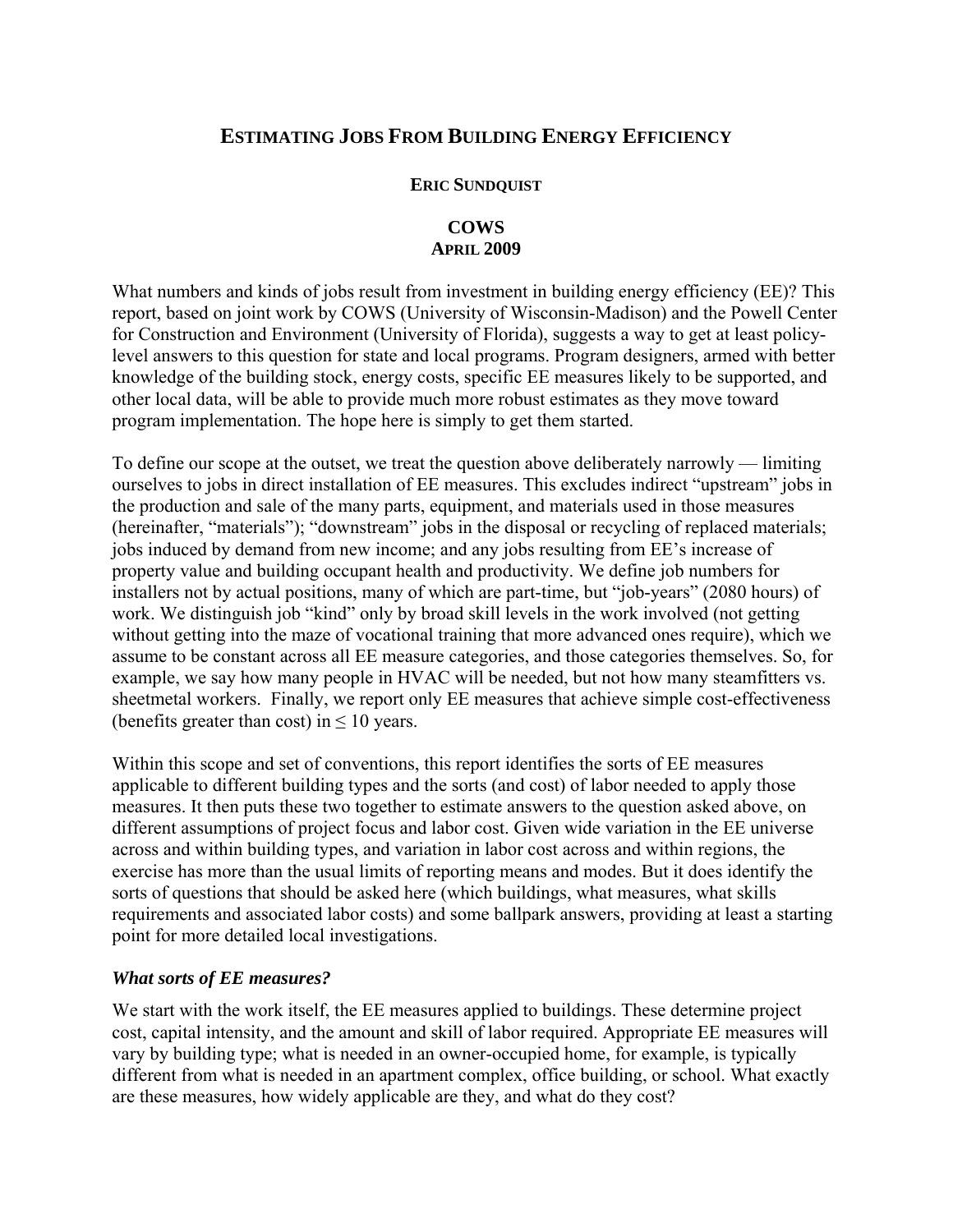In the residential space, the best data we know comes from a local source, the Energy Center of Wisconsin (ECW)'s extensive surveys of opportunities for cost-effective EE measures in owneroccupied and rental housing (Pigg & Nevius, 2000; Pigg & Price, 2005). Table 1 shows the results for owner-occupied housing. It lists typical measures, the percentage of owner-occupied buildings with opportunities for these measures, and those measures' average cost, circa 2000. Table 2 does the same for multi-family rental housing, of 5-19 units and 20+ units per building, circa 2005.

| <b>Measure</b>                              | % of homes with | Average cost per |
|---------------------------------------------|-----------------|------------------|
|                                             | opportunity     | home             |
| Wall insulation                             | 14              | \$1,097          |
| Ceiling insulation                          | 21              | \$403            |
| Floor insulation                            | 3               | \$446            |
| Rimjoist insulation                         | 21              | \$68             |
| Air leak sealing                            | 19              | \$278            |
| Furnace replacement                         | 9               | \$500            |
| Electric water heater switch to natural gas | 4               | \$600            |
| Water heater temperature reduction          | 23              | \$0              |
| Water heater wrap                           | 21              | \$20             |
| Low-flow showerhead                         | ി               | \$6              |
| Refrigerator replacement                    | 10              | \$541            |
| Compact fluorescent lighting                | 76              | \$58             |

### **Table 1: Pigg & Nevius, 2000 EE opportunities in WI owner-occupied homes**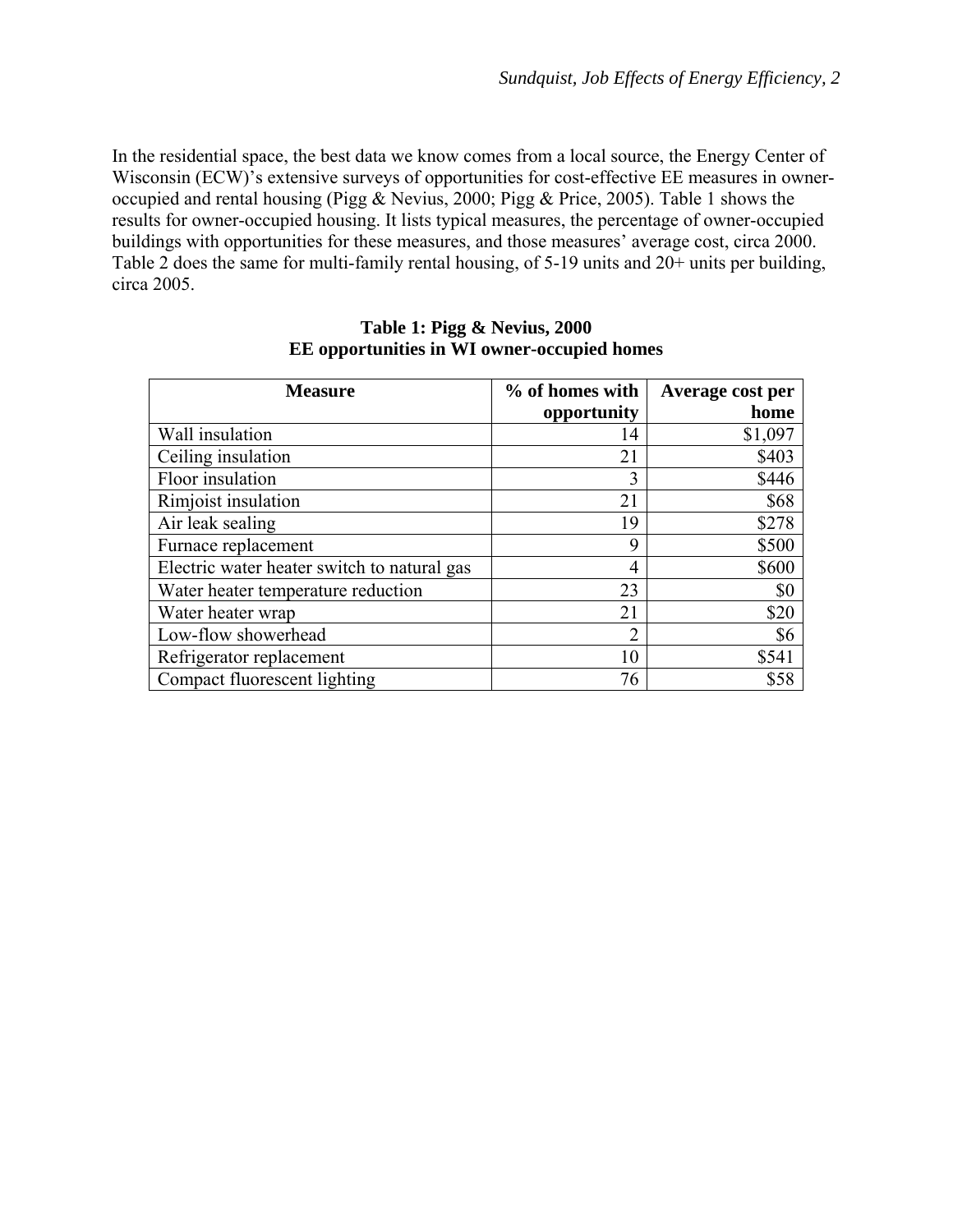| <b>Measure</b>                     | % of dwelling     | % of dwelling       | Average cost per |
|------------------------------------|-------------------|---------------------|------------------|
|                                    | units with        | units with          | dwelling unit    |
|                                    | opportunity (5-19 | opportunity $(20+)$ |                  |
|                                    | unit buildings)   | unit buildings)     |                  |
| Wall insulation                    |                   | $\overline{0}$      | \$957            |
| Ceiling insulation                 | 6                 | $\overline{0}$      | \$474            |
| Rimjoist insulation                | 10                | 5                   | \$34             |
| Furnace upgrade on failure         | 4                 | $\boldsymbol{0}$    | \$485            |
| Heating fuel switch from electric  | 20                | 16                  | \$4,000          |
| Boiler replacement                 | 4                 | 9                   | \$513            |
| Boiler upgrade on failure          | 6                 | 10                  | \$375            |
| Boiler controls                    | 27                | 8                   | \$73             |
| Boiler pipe insulation             | 13                | 13                  | \$6              |
| Water heater switch from electric  |                   | 12                  | \$569            |
| Water heater temperature reduction | 60                | 38                  | \$0              |
| Water heater replacement (small)   |                   | $\overline{0}$      | \$150            |
| Water heater replacement (large)   |                   | 23                  | \$125            |
| Water heater wrap                  | 82                | 93                  | \$18             |
| Low-flow showerhead                | 70                | 93                  | \$10             |
| Pipe insulation                    | 41                | 27                  | \$6              |
| Refrigerator replacement           | 51                | 53                  | \$455            |
| Washer replacement (in-unit)       | 6                 | 5                   | \$313            |
| Washer replacement (common)        | 52                | 81                  | \$53             |
| LED exit lighting                  | 20                | 56                  | \$16             |
| Common-area lighting replacement   | 87                | 69                  | \$83             |
| In-unit lighting replacement       | 100               | 100                 | \$62             |
| Outdoor/entry lighting controls    | 30                | 18                  | \$48             |

#### **Table 2: Pigg & Price, 2005 EE opportunities in WI rental housing**

These WI data have obvious limits. Differences in climate, age of building stock, and energy prices, for example, make their precise numbers of little use in the Southwest. Even in the cold and old upper Midwest, they are already dated by increases in energy prices, decreases in the cost of commodity efficiency measures (e.g., CFL lighting), advances in technology, and the gradual evolution of markets for efficiency. All these widen the reported sphere of cost-effective EE opportunity. Nationally, at the same time, the composition of the building stock has changed. There are millions more square feet of building space; newer and generally more energy-efficient buildings have replaced older ones; more property owners have increased the efficiency of the older stock. We are confident the net of this is positive on opportunity, i.e., that it is still expanding, but don't pursue that question here. Whether greater or less than when ECW looked, there is a huge amount of cost-effective work undone. And if it's done, it will be in these broad areas. So we find the ECW numbers useful as starting framers for discussion.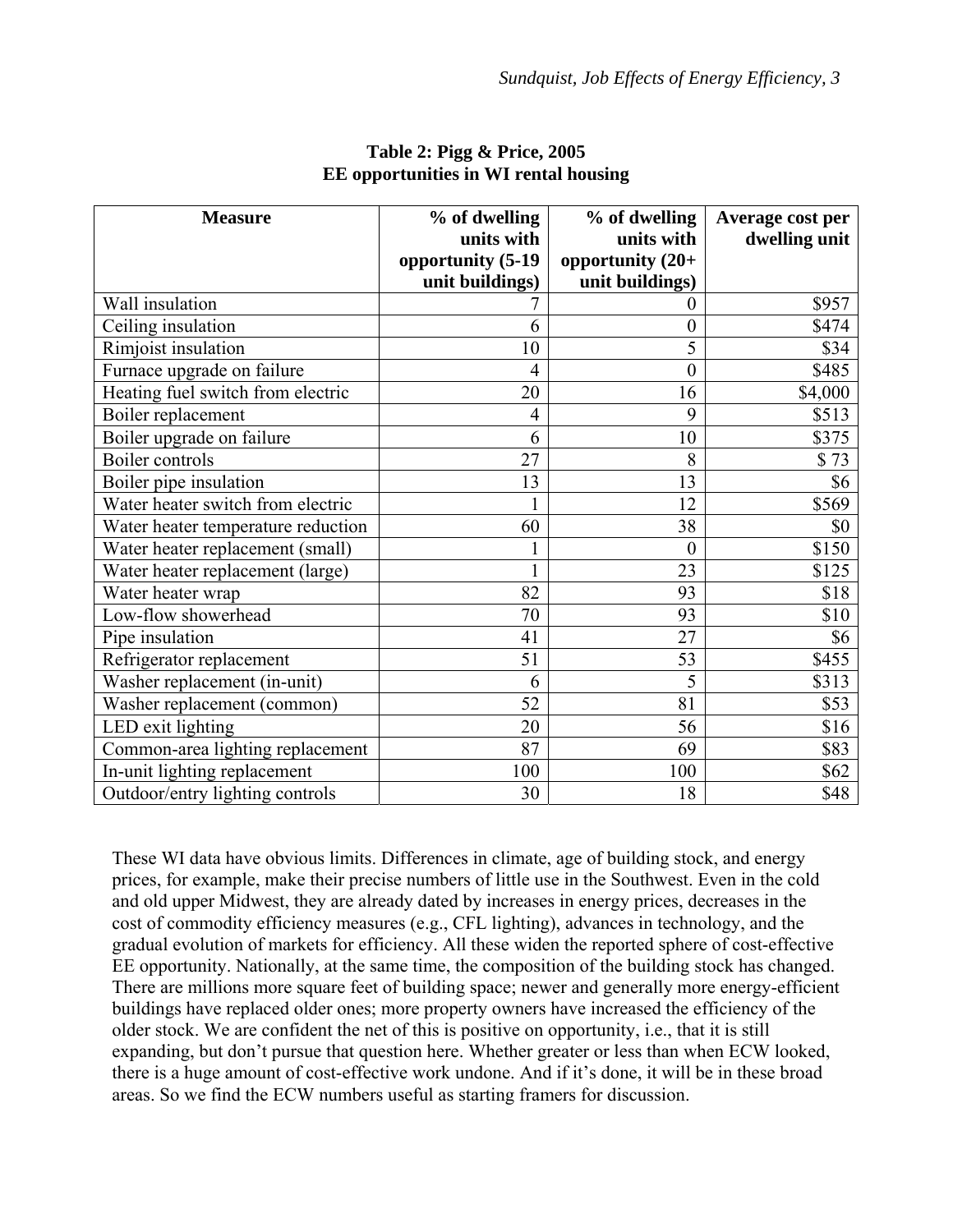Turning then to commercial office buildings and non-profit institutional buildings — the "MUSH" category of **m**unicipal (and state) government buildings, **u**niversities and **s**chools, and **h**ospitals — things get more complicated. Variations in use, type, mechanical systems, and other factors make generalization more difficult. One can piece together a picture of EE measures in these different categories, however, by looking at the activity of the ESCOs (energy service companies) that their owners engage for that. The Lawrence Berkeley National Laboratory, where Charles Goldman maintains a large database on ESCO activities, is probably the best source of data, relied on here (Hopper, et al., 2005; Osborn, et al., 2002; Goldman, 2007). Table 3 summarizes the results of a multi-step effort (details of which we spare the reader here), working back and forth between records of EE measures applied in different building types separate records of the cost of different measures. The result is an estimate of the share of project costs, for different categories of measures, for different non-residential buildings.

|                      | $K-12$ | <b>University</b> | <b>Hospital</b> | <b>Office</b> |
|----------------------|--------|-------------------|-----------------|---------------|
| Lighting             | 42%    | 32%               | 17%             | 28%           |
| Major HVAC           | 19%    | 25%               | 28%             | 23%           |
| <b>HVAC</b> controls | 9%     | 15%               | 21%             | 19%           |
| Miscellaneous        | 9%     | 15%               | 21%             | 19%           |
| Building envelope    | 21%    | 12%               | 13%             | 11%           |

#### **Table 3: COWS from Hopper, et al., 2005 Percent of project cost for different EE measure, by building type**

## *What kinds of jobs?*

Once we know what sorts of measures we're talking about, we can consider the labor needed to install them. We assume a crew composition, by hours, of 7 percent supervisory, 27 percent skilled, 36 percent semi-skilled and 29 percent entry-level.

There is then the question of labor compensation. This varies enormously in construction, which is a particularly highly segmented market, with relatively low costs of entry, and low levels of unionization. Much work in residential and small commercial EE business is notoriously low paid. The better paying jobs tend to be in larger commercial and MUSH work, where unions have more presence and average skill levels are higher. But even here there is enormous variation, even on the public projects requiring that "prevailing (typically union) wages" be paid. This has recently been highlighted in the ARRA (American Recovery and Reinvestment Act) requirement that prevailing wages be paid for federally assisted programs in residential construction. The extremely low and uneven level of unionization in that sector leads to wide wage disparities. According to the U.S. Department of Labor, current prevailing hourly wage plus fringe benefits for a residential insulator, for example, is \$9.21 in Fairfax County, Va.; \$49.83 in Milwaukee; and \$73.83 in Manhattan (Berger, 2009).

Tables 4 and 5 show some examples of variation in local labor costs in one city: Chicago. Table 4 reports labor compensation for different EE measures for a unionized contractor working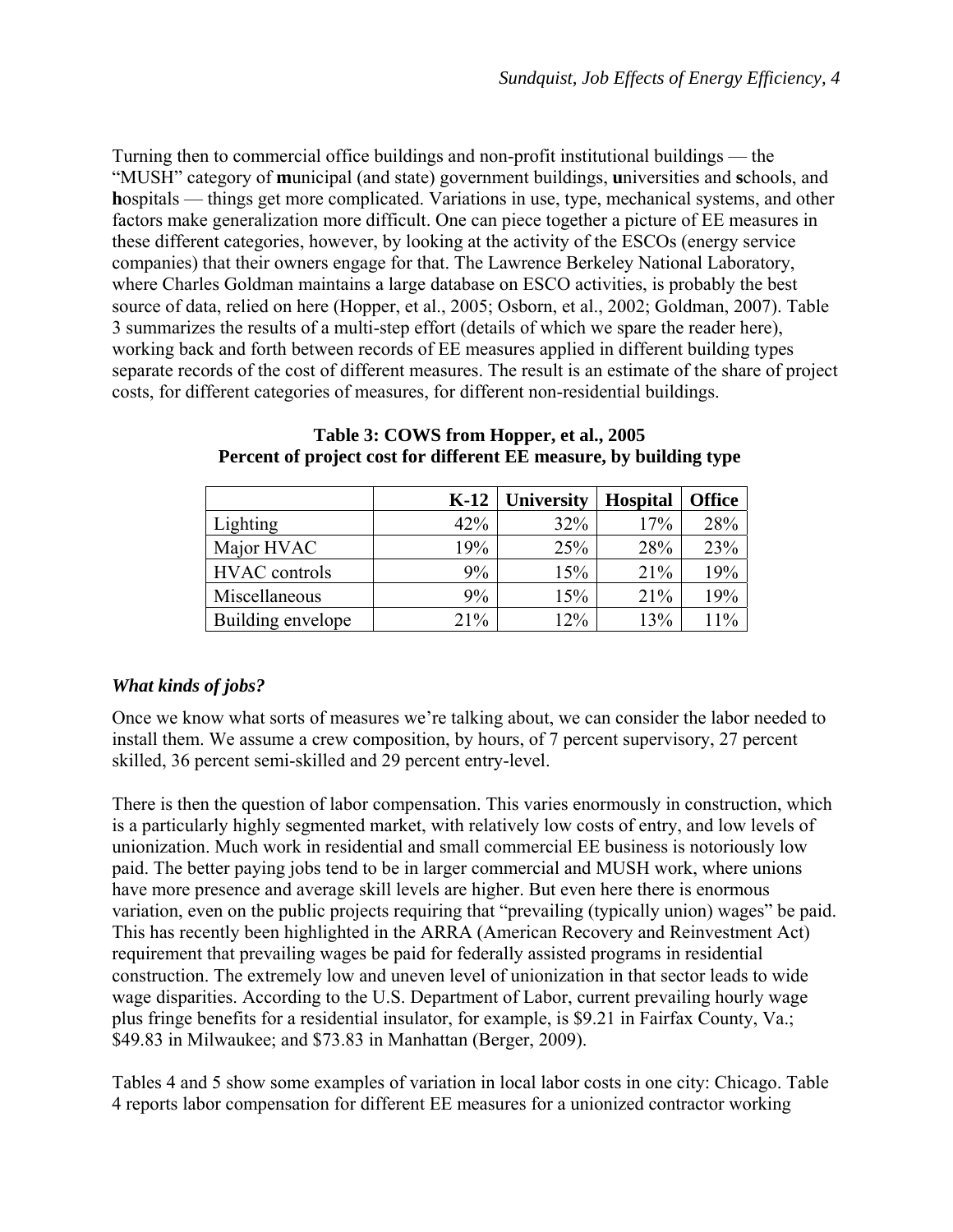primarily in commercial buildings and MUSH. Table 5 reports labor compensation for a residential weatherization program, run by the non-profit Delta Institute in Chicago. At 2,080 hours per year, the annual "loaded" (i.e., including wages, benefits, and insurance) labor costs in these examples runs from \$37,440 for an entry-level laborer in the weatherization program to \$191,516 for an electrician supervisor in a union shop.

| <b>Trade</b>            | <b>Supervisor</b> | <b>Skilled</b> | Semi-skilled | <b>Entry level</b> |
|-------------------------|-------------------|----------------|--------------|--------------------|
| Insulation, air sealing | \$83.66           | \$83.66        | \$49.30      | \$39.44            |
| Electrical              | \$93.88           | \$93.88        | \$51.10      | \$40.88            |
| Plumbing                | \$92.41           | \$92.41        | \$56.55      | \$45.24            |
| <b>HVAC</b>             | \$88.57           | \$88.57        | \$53.65      | \$42.92            |
| General labor           | \$77.38           | \$77.38        | \$46.40      | \$37.12            |

**Table 4: Lowden, 2008 Hourly loaded labor costs, Leopardo Construction (union scale)** 

### **Table 5: Dick, 2008**

**Hourly loaded labor costs, Delta Institute residential weatherization** 

| <b>Trade</b>  | <b>Supervisor</b> | <b>Skilled</b> | Semi-skilled | <b>Entry level</b> |
|---------------|-------------------|----------------|--------------|--------------------|
| Insulation    | \$42.00           | \$40.00        | \$25.00      | \$19.00            |
| Air sealing   | \$37.00           | \$35.00        | \$30.00      | \$18.88            |
| Electrical    | \$42.00           | \$38.00        | \$25.00      | \$20.00            |
| General labor | \$37.00           | \$35.00        | \$28.00      | \$18.00            |

Along with knowing the cost of different sorts of labor, we want to know how much labor of any kind is needed for different measures. The Powell Center estimated materials and labor splits, as shown in examples in Table 6 and Table 7.

| Table 6: Kibert, 2007                                              |  |
|--------------------------------------------------------------------|--|
| Labor vs. materials cost for measures in non-residential buildings |  |

| <b>Measure type</b>      | Labor | Materials |
|--------------------------|-------|-----------|
| Lighting                 | 65%   | 35%       |
| <b>HVAC</b>              | 65%   | 35%       |
| <b>Building Envelope</b> | 80%   | 25%       |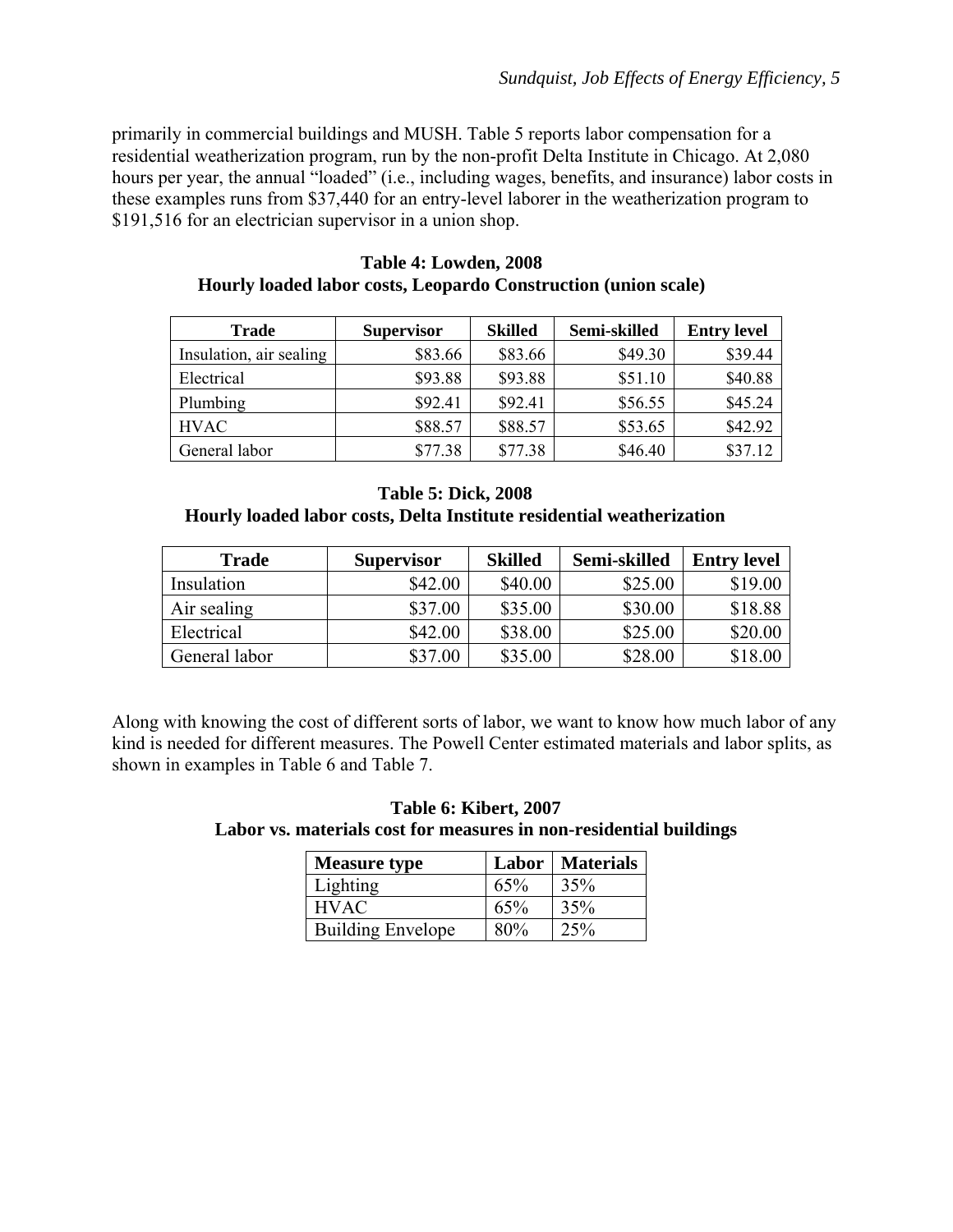| <b>Measure type</b> | Labor | <b>Materials</b> |
|---------------------|-------|------------------|
| Insulation          | 75%   | 25%              |
| Air sealing         | 75%   | 25%              |
| Mechanicals         | 50%   | 50%              |
| Appliances          | 25%   | 75%              |

### **Table 7: Kibert, 2007 Labor vs. materials cost for measures in single-family homes**

# *How many jobs of different kinds?*

Using these assumptions we can generate policy-level estimates of the jobs created per dollar invested in an EE program. For convenience, we'll report these in millions of dollars. Again using the industry conventions reported by the Powell Center, we assume contractors will take 10 percent of the total invested for overhead, and 10 percent for profit (Kilbert & Fobair, 2007). So, to take our first \$1M, we would assume that it was immediately reduced by 200K. That leaves \$800K. The number of jobs generated by this is then a function of the labor vs. materials split on cost, and the amount of compensation per worker. In the estimates that follow — simply for convenience, but not too far from averages across different measures — we assume that labor and materials costs are equal. Of the \$400K remaining for labor, then, the number of jobs is that divided through by compensation per worker. If that compensation is \$40K — which is about the national median, 10 jobs would be generated for every million spent. If that is \$60K, then 7.5 jobs would be created. And so on.

Tables 8-10 show estimates for job-years per \$1 million invested in commercial, multifamily residential, and single-family residential EE work done, respectively by a large union contractor, a non-profit weatherization program, and smaller commercial contractors. The sources on the first two (large commercial and multi-family), are from the same sources used above for Chicago. The source on the third is a survey done by the Powell Center (Kibert & Fobair, 2007) of contractors working in that area, with these results adjusted to Midwest labor costs using a standard industry reference, from Engineering News-Record (2007).

| <b>Measure</b>    | <b>Supervisor</b> | <b>Skilled</b> | Semi-skilled | <b>Entry level</b> | <b>Total</b> |
|-------------------|-------------------|----------------|--------------|--------------------|--------------|
| Lighting          |                   | 0.4            |              | 0.4                | 1.4          |
| <b>HVAC</b>       | $0.2\,$           | 0.6            | 0.8          | 0.6                | 2.2          |
| Building envelope |                   | $0.2\,$        |              | $0.2\,$            | 0.7          |
| <b>Total</b>      | 0.3               | 1.2            | 1.6          | 1.3                | 4.3          |

**Table 8 Job-years per \$1 million invested in large commercial EE**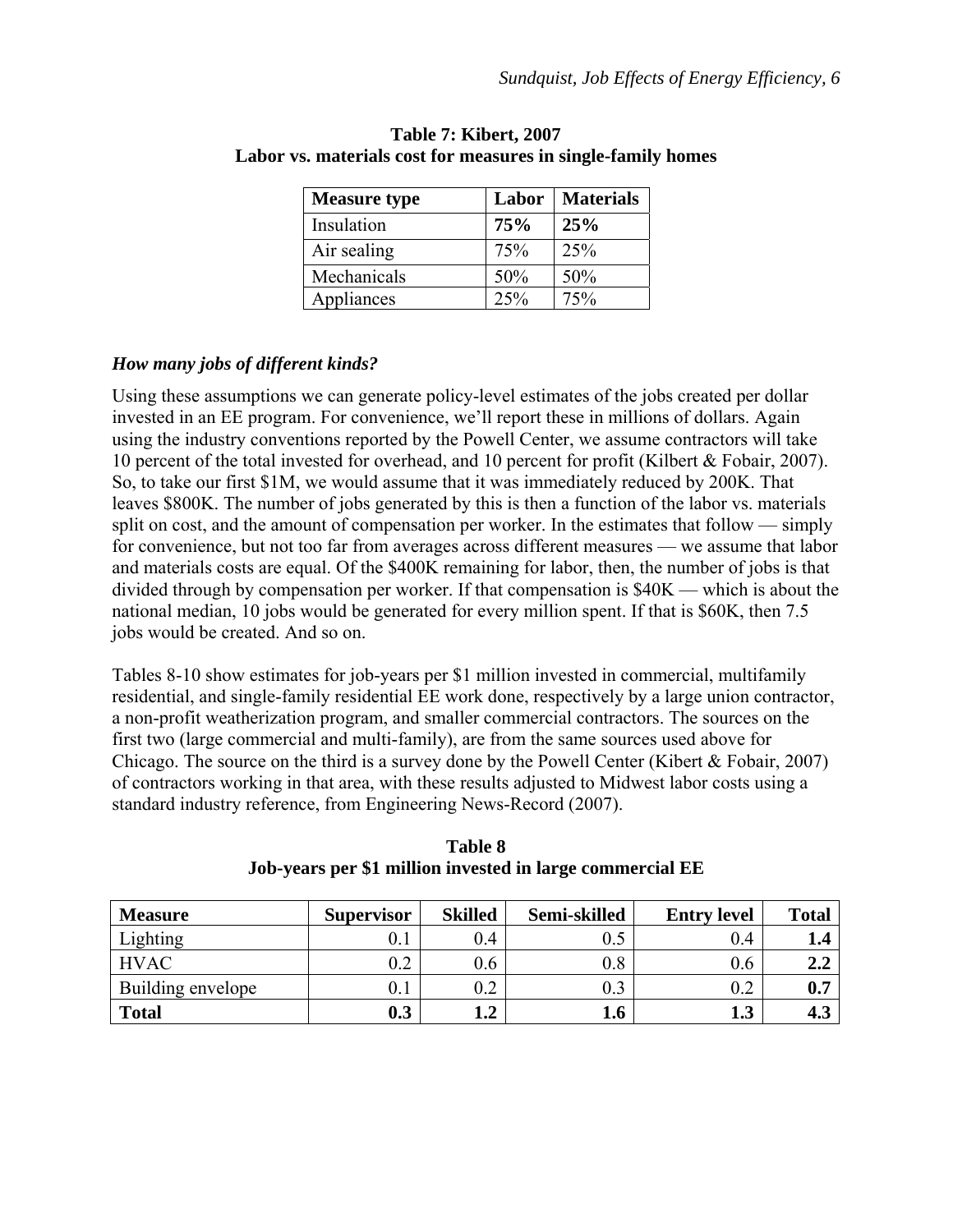| <b>Measure</b>            | <b>Supervisor</b> | <b>Skilled</b> | Semi-skilled | <b>Entry level</b> | <b>Total</b> |
|---------------------------|-------------------|----------------|--------------|--------------------|--------------|
| Insulation & infiltration | 0.1               | 0.5            | 0.6          | 0.5                | 1.7          |
| <b>HVAC</b>               | 0.2               | 0.8            | 1.1          | 0.9                | 3.1          |
| <b>Boilers</b>            | 0.0               | 0.1            | 0.2          | 0.1                | 0.5          |
| Plumbing                  | 0.0               | 0.1            | 0.2          | 0.1                | 0.5          |
| Lighting                  | 0.1               | 0.2            | 0.3          | 0.3                | 0.9          |
| Appliances                | 0.1               | 0.2            | 0.3          | 0.2                | 0.8          |
| <b>Total</b>              | 0.5               | 2.0            | 2.7          | 2.2                | 7.4          |

**Table 9 Job-years per \$1 million invested in multifamily EE** 

| Table 10                                                        |
|-----------------------------------------------------------------|
| Job-years per \$1 million invested in single family residential |

| <b>Measure</b>            | <b>Supervisor</b> | <b>Skilled</b> | Semi-skilled | <b>Entry level</b> | <b>Total</b> |
|---------------------------|-------------------|----------------|--------------|--------------------|--------------|
| Insulation & infiltration |                   | 9.             | 2.5          | 2.0                | 6.8          |
| <b>HVAC</b>               | $0.1\,$           | 0.2            | 0.3          | 0.2                | 0.8          |
| Plumbing                  | $0.0\,$           | 0.1            | $0.2\,$      | $0.1\,$            | 0.5          |
| Appliances                | $0.1\,$           | 0.3            | 0.4          | 0.3                | 1.0          |
| <b>Total</b>              | 0.6               | 2.5            | 3.3          | 2.7                |              |

# *Use and limits of the exercise*

The estimates here give a general idea of the type and number of jobs that might be created in EE installation programs. For example, using Table 8 above, if policymakers in Chicago were considering a \$500 million program for multifamily housing retrofits at this pay scale, and they had no specific EE measures in mind, they could predict that the program would provide 3,700 job-years, with about half of those jobs in HVAC. This would give them enough to begin a conversation with area contractors or unions to see if 3,700 job-years could be absorbed by the relevant labor force, or whether training and recruitment might be required.

Since these estimates are based on averages across many buildings, they have no relevance to EE work on an individual building, but only to large programs that do work on many structures. In addition, measure categories such as "HVAC" involve many specific measure types, including furnaces, blowers, and thermostats. Without knowing the fine details of an EE program, it is difficult to predict which of these measures will be employed. Nor does the model adjust laborcost ratios for differences in labor costs. To restate what we said at the outset, what it does do is provide policy-level estimates, based on conventional construction cost estimation techniques, to give a first look at the number and type of jobs that would likely be created by a proposed EE program. It gets the conversation started.